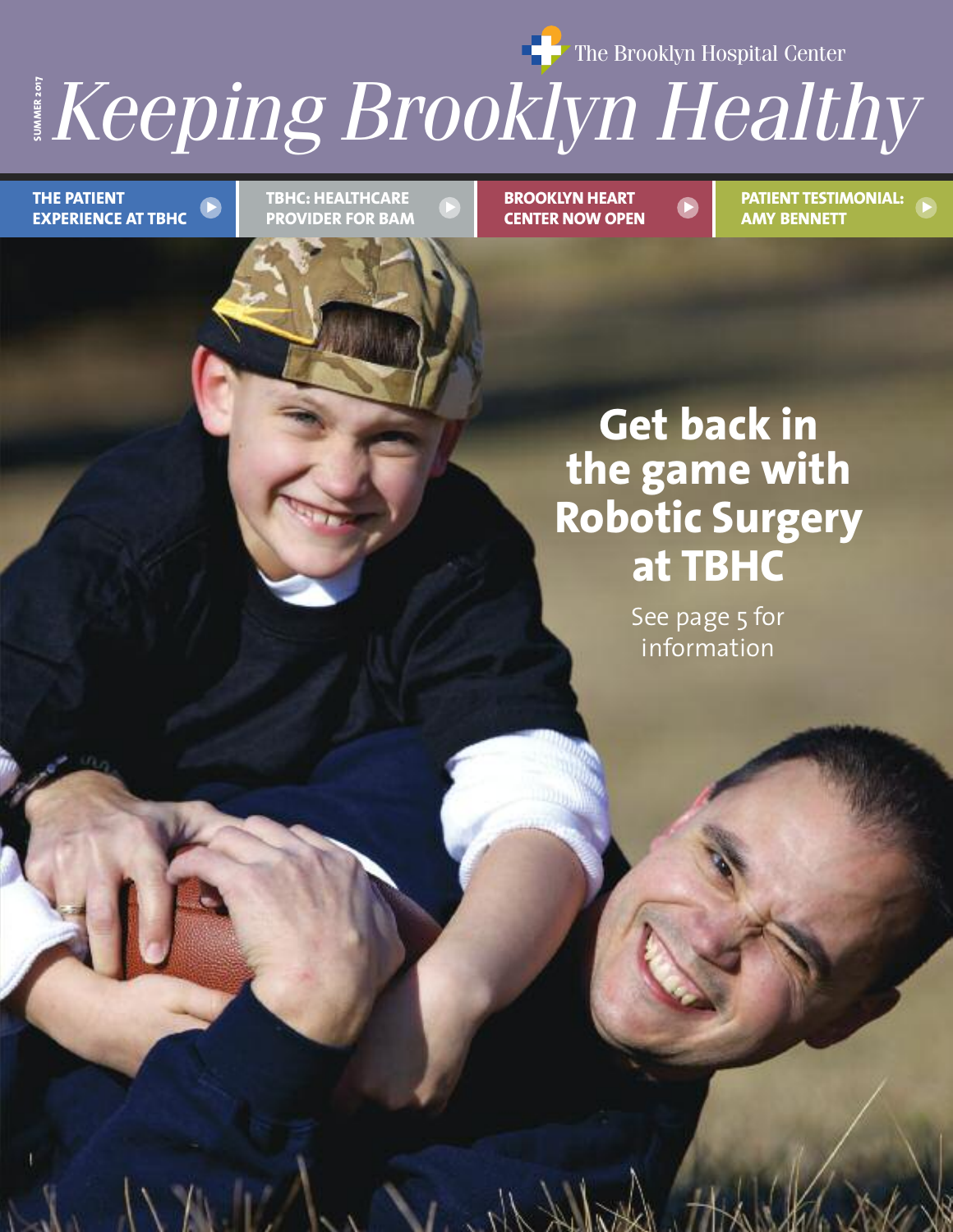#### **MESSAGE FROM OUR HOSPITAL'S PRESIDENT & CEO**



We have more positive news for TBHC's quality and patient experience initiatives. In late March, the Children's Health Center was named a Level 3 PCMH (Patient

Centered Medical Home). TBHC earned this prestigious recognition by demonstrating delivery of excellent primary care within a team-based environment, as well as a commitment to performance improvement and integrating evidence-based medicine into the electronic health record. This is TBHC's ninth ambulatory health center to achieve top accreditation status, including all the Family Health Centers and the campusbased Ambulatory Care Center. We are very pleased to offer you all these options within our ambulatory services network.

In more good news, for 2017, TBHC was recognized by the American Heart Association's Get With The Guidelines®- Heart Failure quality improvement program with a Gold Plus-level status, an elevation from our previous Silver. Once again, we made the *Heart Failure Honor Roll* for exceptional heart failure care. And for the seventh year in a row, we received recognition by the American Heart Association/ American Stroke Association's Get With The Guidelines®- Stroke quality improvement program as a *Gold Plus Achievement*level recipient for 2017. We also made the *Honor Roll Elite* for stroke care. There's more! As a result of the Emergency Department's efforts, TBHC's EMS/Ambulance Service is the recipient of a Lifetime EMS Bronze Award. This recognition comes from the American Heart Association's "Mission Lifeline" program.

Take a look at the stories in this issue; among other things, you can learn about The Brooklyn Heart Center, our new patient experience initiative, our sponsorship of the Brooklyn Academy of Music, and get a glimpse of our new robot!





### **THE PATIENT EXPERIENCE**

**TBHC aims to connect emotionally with our patients. We will always work to to give you a memorable and satisfying experience.** 

All the staff at TBHC has been involved in significant improvements in quality and patient safety over the past several years. We are proud of these improvements and are building upon them with a new, cutting-edge change initiative. The Patient Experience has the support of the entire institution and is being led by a multidisciplinary team including staff closest to the work. The initiative seeks to create sustainable change in direct patient interactions and in the background operations that affect patient experience. Quality and safety is the foundation of the program. For a patient to consider the stay a satisfying transaction, there must be efficient, friendly service. However, patient experiences go beyond safe and satisfactory transactions and include personal, emotional and intellectual connections with the healthcare professionals who tend to them.

The staff identified eight priority interaction "touch points" with patients: nurse or patient care tech; attending or resident physician; registration staff; case manager or social worker; food services staff; transporter; housekeeper; and technologist doing ancillary procedures, such as radiology.

Additionally, behind-the-scenes efforts will focus on five priority operational experiences: Supply inventory (does the patient have what she needs during her stay?); discharge process including patient transport (is the patient discharged in a timely and orderly manner?); bed management (are beds turned over efficiently to become available as needed?); pharmacy medication distribution to inpatient units (does a patient get her meds in a timely and accurate way?); and the admission process from the ED to inpatient bed (do admitted patients from the ED get into their inpatient room as quickly as possible?).

The Patient Experience initiative is being rolled out now and will continue throughout the year.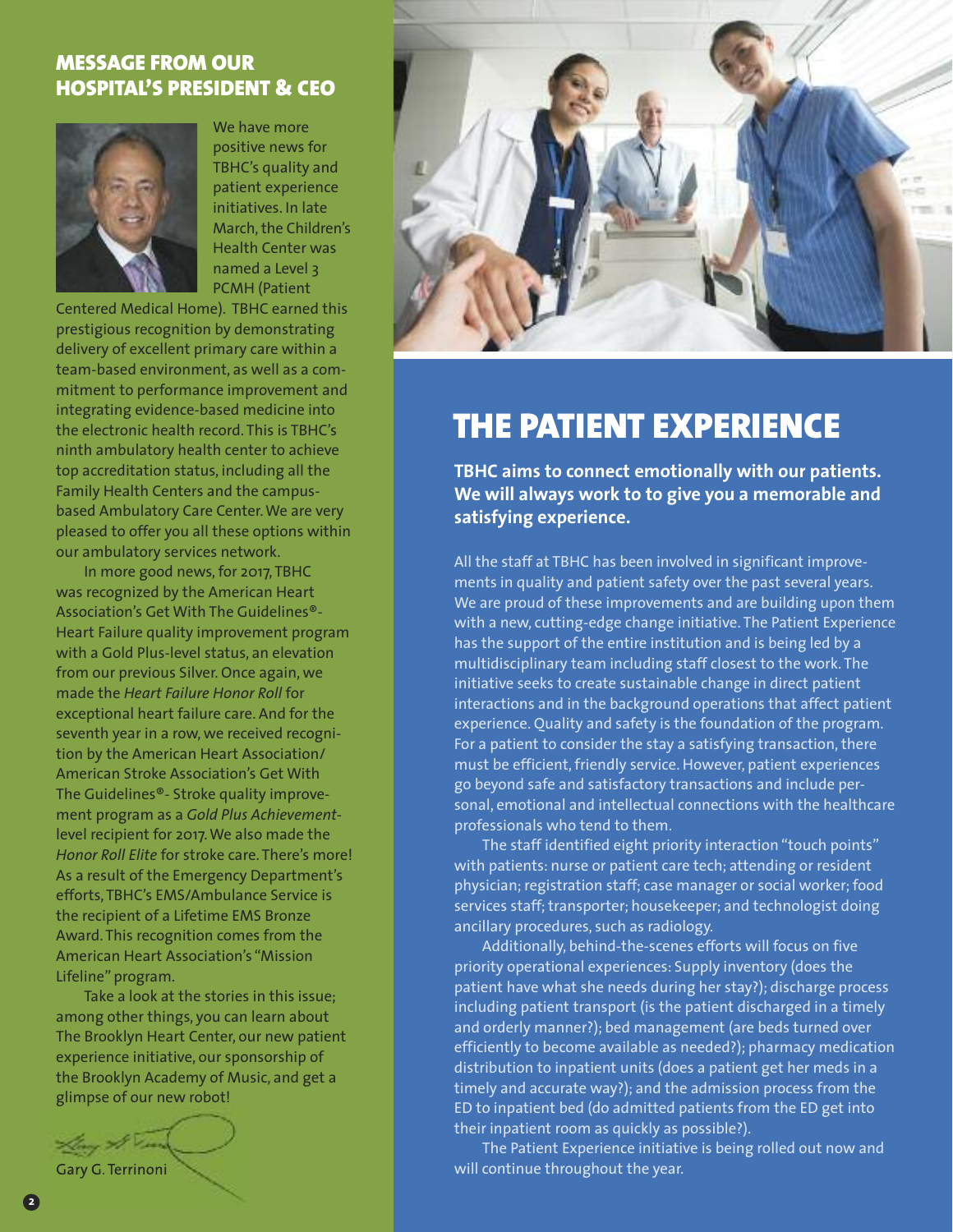

# **GOOD NEIGHBORS WORKING TOGETHER WITH OUR COMMUNITY**

**TBHC has entered into collaboration with the prestigious Brooklyn Academy of Music (BAM) to engage residents in the North Brooklyn neighborhoods we both serve.** 

BAM is a multi-arts center that has for more than 150 years been home to adventurous artists, audiences and ideas with world-renowned programming in theater, dance, music, opera, film and much more. **With this new relationship, TBHC is designated The Official Health Care Provider of BAM.** As such, TBHC will have opportunity to hold events on site at its classic Beaux Arts opera house (shown above, far left), as well as have a presence at BAM's many community events, block parties and other festivals.

"The hospital's immediate neighborhoods are home to a rich collection of important institutions," says TBHC President and CEO Gary G. Terrinoni. "Together, we all work toward the same goal: to better the lives of the community we serve." To that end, we also collaborate with:

**Barclays Center,** the state-of-the-art home of the NBA's Brooklyn Nets and the NHL's New York Islanders (shown above, second from left). As a corporate sponsor of Barclays Center, TBHC has the official designation of the Official Hometown Hospital of the Barclays Center. TBHC has hosted health fairs on the arena's exterior plaza and provides clinical coverage at arena sporting events. In turn, Barclays Center assists TBHC with fundraising activities and has facilitated visits to our patients from World Wrestling Entertainment (WWE) and the Harlem Globetrotters.

**Fort Greene Park Conservancy,** an advocate for Fort Greene Park, which serve as both the formal burial site of nearly 12,000 Revolutionary War martyrs and a bustling, modern green space (shown above, second from the right). TBHC joined forces with the Conservancy to paint a mural, which hangs permanently on the wall by the hospital.

**Pratt Institute,** which was founded in 1887, and today prepares students for successful careers in art, design, architecture, and liberal arts and sciences. TBHC displays artwork from Pratt's talented students in our lobby (shown above, far right).

### **THE BROOKLYN HEART CENTER**

**TBHC's newly enhanced Brooklyn Heart Center aims to grow our existing cardiovascular services and create a destination service right here in Brooklyn.** 

The Brooklyn Heart Center at TBHC is officially launched under the leadership of Sarath Reddy, MD, Chief of the Cardiology Division, and Srinivas Kesanakurthy, MD, Medical Director of the Cath Lab. In the past, our communities have lacked local access to comprehensive services to meet their heart-health needs. The result has been a significant number of preventable deaths and higher than predicted illness from cardiovascular disease. In an effort to address this public health issue for Brooklyn, TBHC and Mount Sinai

have collaborated through our clinical affiliation to provide a continuum of excellent cardiology services.

The goals of The Brooklyn Heart Center are to provide quality, world-class cardiac care right in our patients' backyard. Patients have access to a full range of heart procedures in renovated facilities, with new technology, and with compassionate, efficient staff. For more information about The Brooklyn Heart Center, please call 718.250.8265.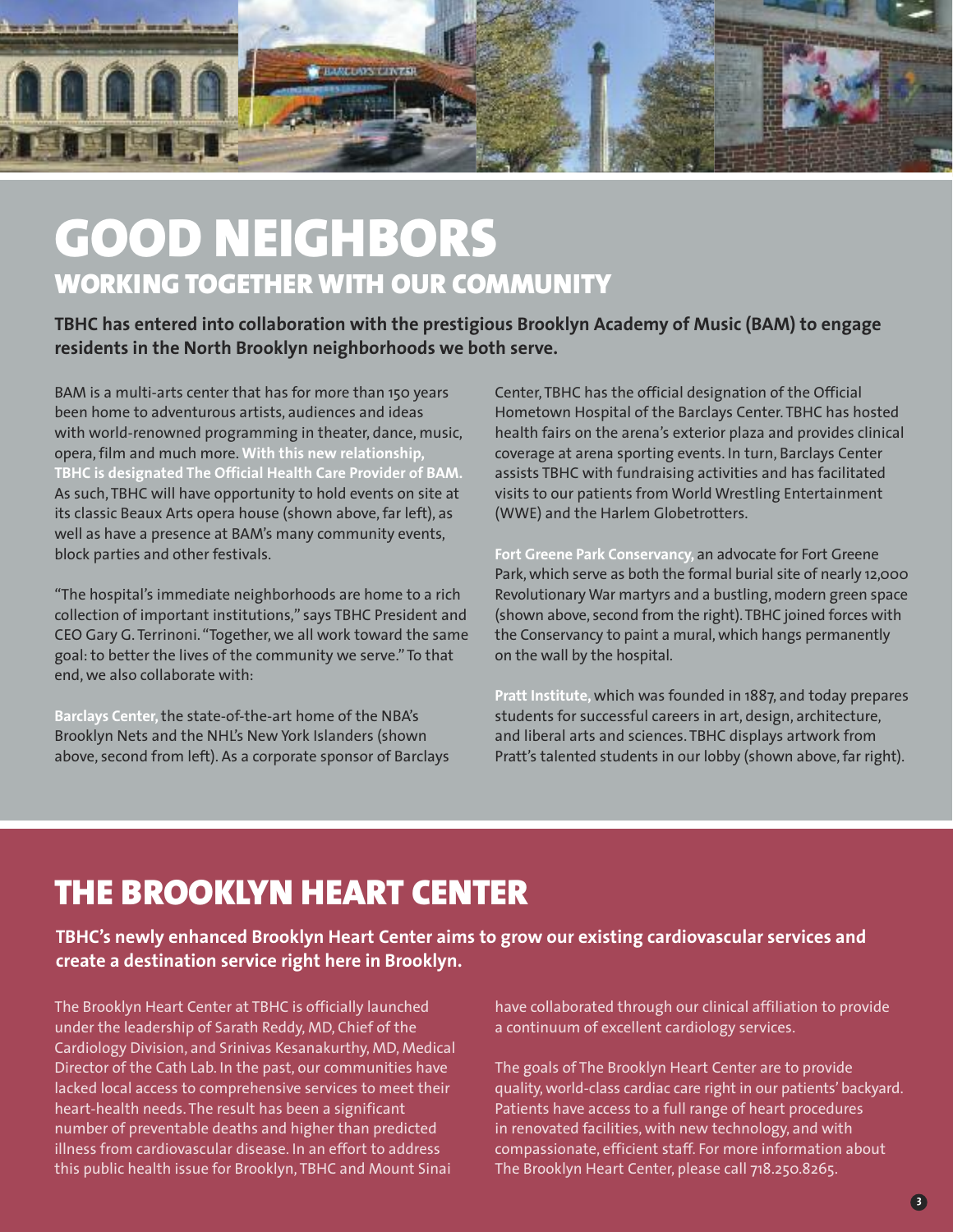

### **ONE PATIENT'S EXPERIENCE**

**Amy Bennett: entrepreneur, community pillar, mom, TBHC patient**

If you live in or near Fort Greene, you probably know Amy Bennett's stores. Amy is the founder and owner of Greene Grape grocery and wine stores, Scoops & Sweets, and The Annex bar and cafe. "As a business owner, there are few things that matter more to me than my community," says Amy, who has always been on the lookout to fill a need with an inventive venture.

She is also on the lookout for the health of her family. When she became pregnant with her second child, she had just moved from Manhattan to Brooklyn. "I didn't want to schlepp back to Manhattan," she says. "My decision was made easier when I met Dr. Angela Kerr and her caring OB/GYN staff at TBHC."

When her son was born in the midst of a blizzard, Amy was relieved she didn't have to travel far. So happy was she with the experience, Amy delivered her next child at TBHC three years later. Since then, there have been the usual visits to the Emergency Department for the usual medical issues that arise with kids.

"For my family and the teams at the stores, it's great to know TBHC is just up the road," says Amy.

# **NEW TO THE NEIGHBORHOOD?**

Brooklyn is known for its great restaurants, beautiful blocks and friendly neighbors. Moving here also means reconsidering the best and most convenient way to take care of your family's wellness. The Brooklyn Hospital Center can help, providing you with top-notch medical services, right in your own backyard.

#### **Looking for a primary care physician? A good OB/GYN? A great pediatrician? A wide range of specialists?**

**Call 1-877-TBHC-DOC** to find the right doctors for you. **Or visit www.tbh.org/find-physician** to request an appointment on line.

**While you're on our web site,** learn more about The Brooklyn Hospital Center, Keeping Brooklyn Healthy for 170 Years and Counting!

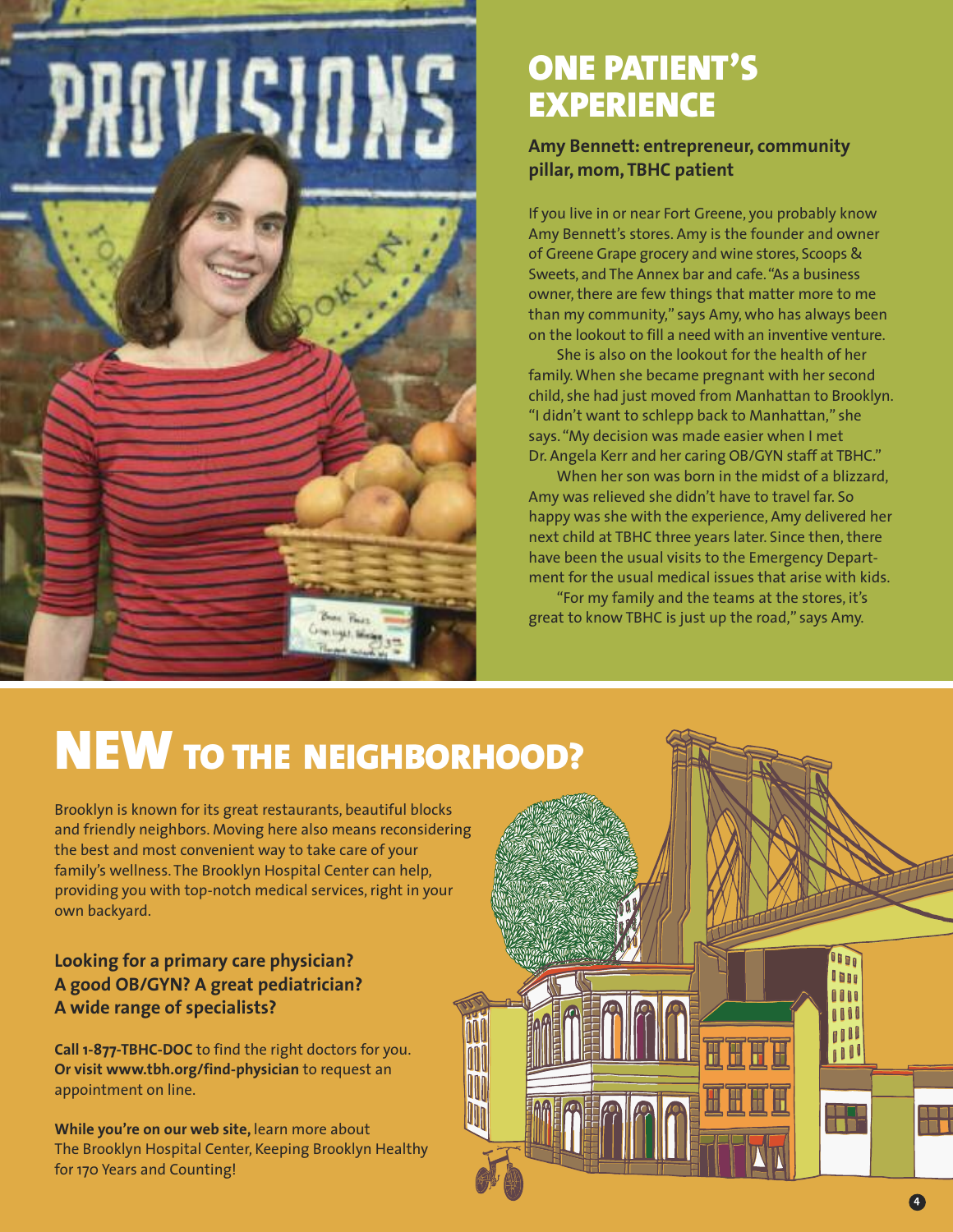# **ROBOTIC SURGERY AT TBHC NEW TECHNOLOGY OFFERS HOPE TO MANY**

**TBHC's Department of Surgery is pleased to announce a new level of care for downtown Brooklyn with the latest version of the da Vinci robot to treat a wide range of patients.**

What does robot-assisted surgery offer that other procedures can't? "The da Vinci XI's arms have better flexibility than that of a human hand, yet can go through small incisions where a surgeon can see via three-dimensional screen optics to operate," explains Pratibha "Dr. Pratt" Vemulapalli, MD, TBHC's Chair of the Department of Surgery (shown here at top).

Robotic surgery doesn't just make the surgeon's job easier. This high-tech, minimally invasive surgical approach provides important benefits, including decreased pain, bleeding, complications and scarring. After surgery, patients experience shorter hospital stays and quicker recovery time.



have this opportunity to expand their skills, especially if they haven't used robots before," says Dr. Vemulapalli. "All doctors want to treat their patients in a stateof-the art way."

#### **A powerful**

**recruitment tool**  The ability to easily train surgeons on the da Vinci is an added advantage when it comes to recruiting top-flight talent to TBHC's already excellent surgical staff. "Even experienced surgeons who have used the robot before are excited by our new version," says Dr. Vemulapalli. "Everyone is impressed with the low-profile arms, which are easier to move, and the superiority of the visuals."

Teaching consults are being conducted to attending physicians and

#### **Robotics: big win for patients**

The biggest winners are patients who need surgery in hard-to-reach places. For instance, the robot's arms allows surgeons to operate in certain parts of the body (like the pelvis) that are narrow or have various turns, making it tricky to navigate through traditional open operations or even other minimally invasive methods.

#### **A wide range of procedures**

TBHC plans to use the robotic surgery across several disciplines, including cases that involve the prostate, kidneys, gynecologic conditions, or thoracic cases. "We have started out with urologic and gynecologic cases so far," says Dr. Vemulapalli.

A thoracic surgeon experienced on this version of the da Vinci robot is planning to train interested surgeons in doing more thoracic cases. "The surgical staff is eager to

residents. "The beauty of the system is that the learner is able to watch every move with the same optics as the more experienced surgeon," says Dr. Vemulapalli.

#### **The right surgery, the right surgeon**

The da Vinci system represents the latest in surgical and robotics technologies. The surgeon is 100 percent in control of the da Vinci XI at all times and its technology translates the surgeon's hand movements into smaller, precise movements of tiny instruments (see illustration above).

But robotic-assisted surgery may not be the right answer for you. Ask your doctor about da Vinci, as well as the wide range of traditional and minimally invasive procedures TBHC's surgeons provide.

**To find a TBHC surgeon, call 877-TBHC-DOC.**